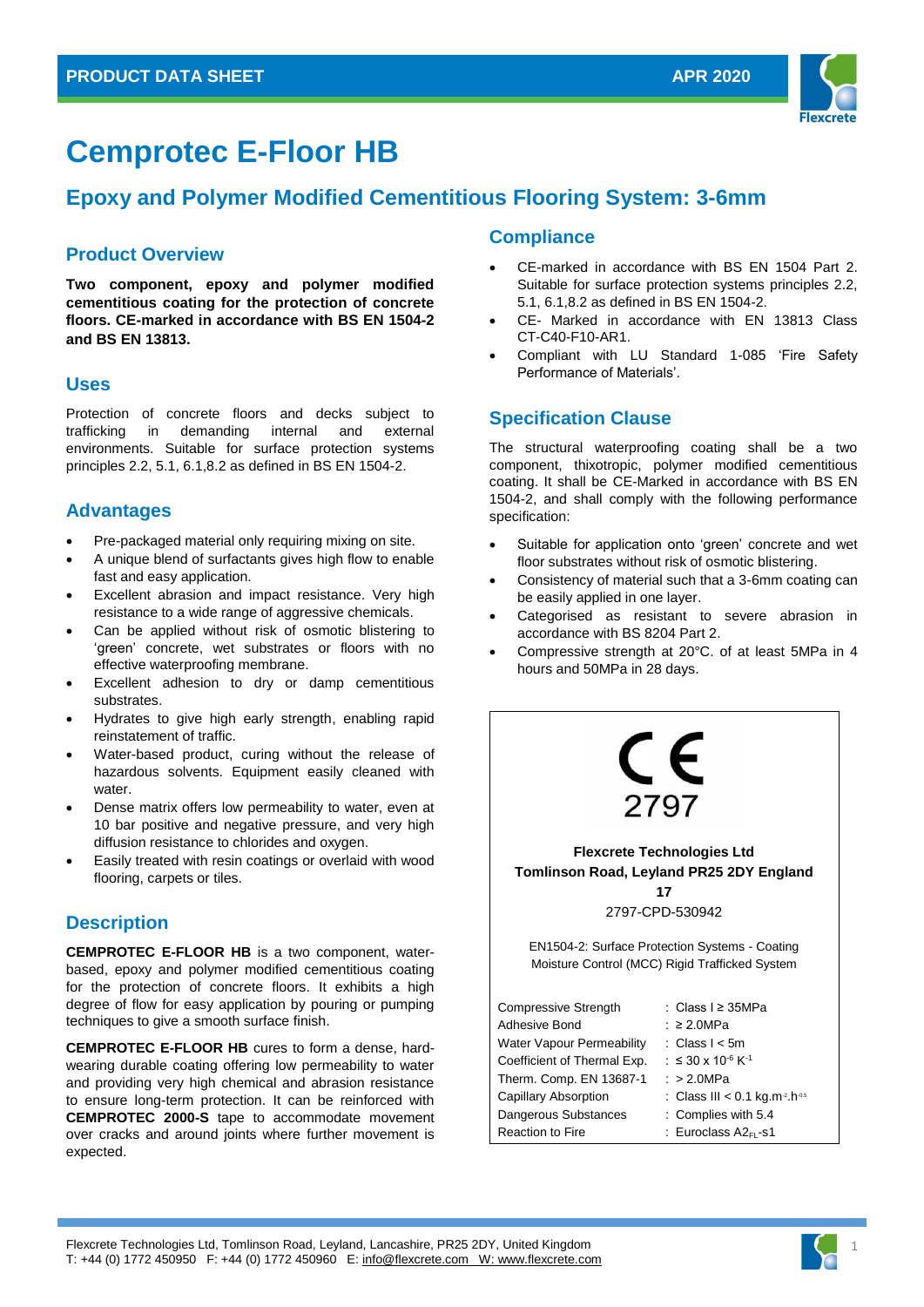

# **Technical Data / Mechanical Characteristics**

| <b>Property</b>                                                                                     | <b>Standard</b>         | <b>BS EN 1504-2</b><br><b>Requirement</b>                          | <b>Result</b>                                                            |
|-----------------------------------------------------------------------------------------------------|-------------------------|--------------------------------------------------------------------|--------------------------------------------------------------------------|
| <b>Compressive Strength</b>                                                                         | EN 12190                | ≥ 35MPa (Class I)                                                  | 41MPa<br>28 days:                                                        |
| <b>Compressive Strength</b><br>Development @ 20°C                                                   | <b>BS4551</b>           |                                                                    | 4 hours 5.0 MPa<br>7 days 30.0 MPa<br>28 days 50.0 MPa<br>1 day 15.0 MPa |
| <b>Flexural Strength</b>                                                                            | EN196-1                 |                                                                    | 13.4MPa                                                                  |
| Adhesive Bond                                                                                       | EN 1542                 | $\geq 2.00 MPa$                                                    | 3.36MPa                                                                  |
| <b>Thermal Compatibility</b>                                                                        | EN13687-1               | $\geq$ 2.00 MPa                                                    | 3.10Mpa                                                                  |
| Water Vapour Permeability<br>(Equivalent Air Layer Thickness)                                       | <b>BS EN ISO 7783-2</b> | Class $1 \text{ Sn } \leq 5 \text{m}$                              | $S_D = 0.86m$                                                            |
| <b>Water Permeability Coefficient</b><br><b>Equivalent Concrete Thickness</b>                       | <b>DIN1048</b>          |                                                                    | 5.78 x $10^{-15}$ m/sec<br>6mm = 963mm of concrete                       |
| <b>Resistance to Water Pressure</b>                                                                 | <b>DIN 1048</b>         |                                                                    | 10 bar (100m hydrostatic head) positive<br>and negative)                 |
| <b>Wear Resistance</b>                                                                              | EN13813                 |                                                                    | Exceeds AR1: Meets the highest<br>classification of wear resistance      |
| <b>Liquid Water Transmission Rate</b><br>(Capillary Absorption and<br>Permeability to Liquid water) | EN1062-3                | Class III (low)<br>$w < 0.1$ kg.m <sup>-2</sup> .h <sup>-0.5</sup> | w=0.056 kg.m <sup>-2</sup> .h <sup>-0.5</sup>                            |
| Coefficient of Thermal Expansion                                                                    | EN 1770                 | ≤ 30 x 10 <sup>-6</sup> K <sup>-1</sup>                            | 20.5 x 10 <sup>-6</sup> K <sup>-1</sup>                                  |
| <b>Application Thickness</b>                                                                        |                         |                                                                    | Minimum 3-6mm in 1 coat: maximum<br>10 <sub>mm</sub>                     |
| <b>Reaction to Fire</b>                                                                             | EN 13501-1              | Euroclass                                                          | Euroclass $A2_{FL} - S1$                                                 |
| <b>Mixed Colour</b>                                                                                 |                         |                                                                    | Grey                                                                     |
| Mixed Density                                                                                       |                         |                                                                    | 1950kgs/m <sup>3</sup>                                                   |
| Minimum Application Temp<br>Maximum Application Temp                                                |                         |                                                                    | 5°C<br>$35^{\circ}$ C                                                    |
| Working Life (approx.)                                                                              |                         |                                                                    | 30 minutes at 20°C                                                       |
| Drying Time                                                                                         |                         |                                                                    | 30 minutes at 20°C                                                       |
| <b>Finishing Time</b>                                                                               |                         |                                                                    | Within 10 minutes of placing                                             |

The properties given above are obtained from laboratory tests: results obtained from on-site testing may vary according to site conditions.

# **Application Instructions**

#### **Preparation**

The areas to be treated must be free from all unsound material, i.e. surface laitance, dust, oil, grease, organic growth or previous surface treatments, and smooth surfaces should be roughened. This is best achieved using totally enclosed shot blasting equipment, scarification, grinding or scabbling. Areas still exhibiting signs of oil, grease, etc. must be treated with a proprietary degreasant. In instances of heavy contamination, it may be necessary to use hot compressed air equipment, flame spalling or steam cleaning techniques. All debris should be removed to leave a thoroughly clean, dust free, open textured surface. Concrete should have a minimum strength of 20MPa.

#### **Priming of Concrete**

The prepared substrate, including any previous coats of **CEMPROTEC E-FLOOR OR E-FLOOR HB**, should be thoroughly soaked with clean water until uniformly

saturated without any standing water. To prevent outgassing, the substrate should be sealed with **CEMPROTEC EF PRIMER**, at a typical coverage rate of 5m²/litre. Allow to become transparent, typically 1-3 hours, dependent upon climatic conditions, before proceeding.

#### **Mixing**

**CEMPROTEC E-FLOOR HB** is supplied as a two pack, Part A liquid and Part B powder. **The two components MUST NOT be split. All of Part A and all of Part B MUST be mixed.**

Shake Part A (liquid) and pour into a suitable mixing vessel. Slowly add the Part B (powder) and mix for a minimum of 5 minutes until homogenous, without any lumps. Mixing should be carried out using a slow-speed drill and paddle designed to entrap as little air as possible.

**Please Note: It is vital to the success of the application that these instructions are strictly adhered to. Flexcrete cannot be held responsible for any product failures due to incorrect mixing.**